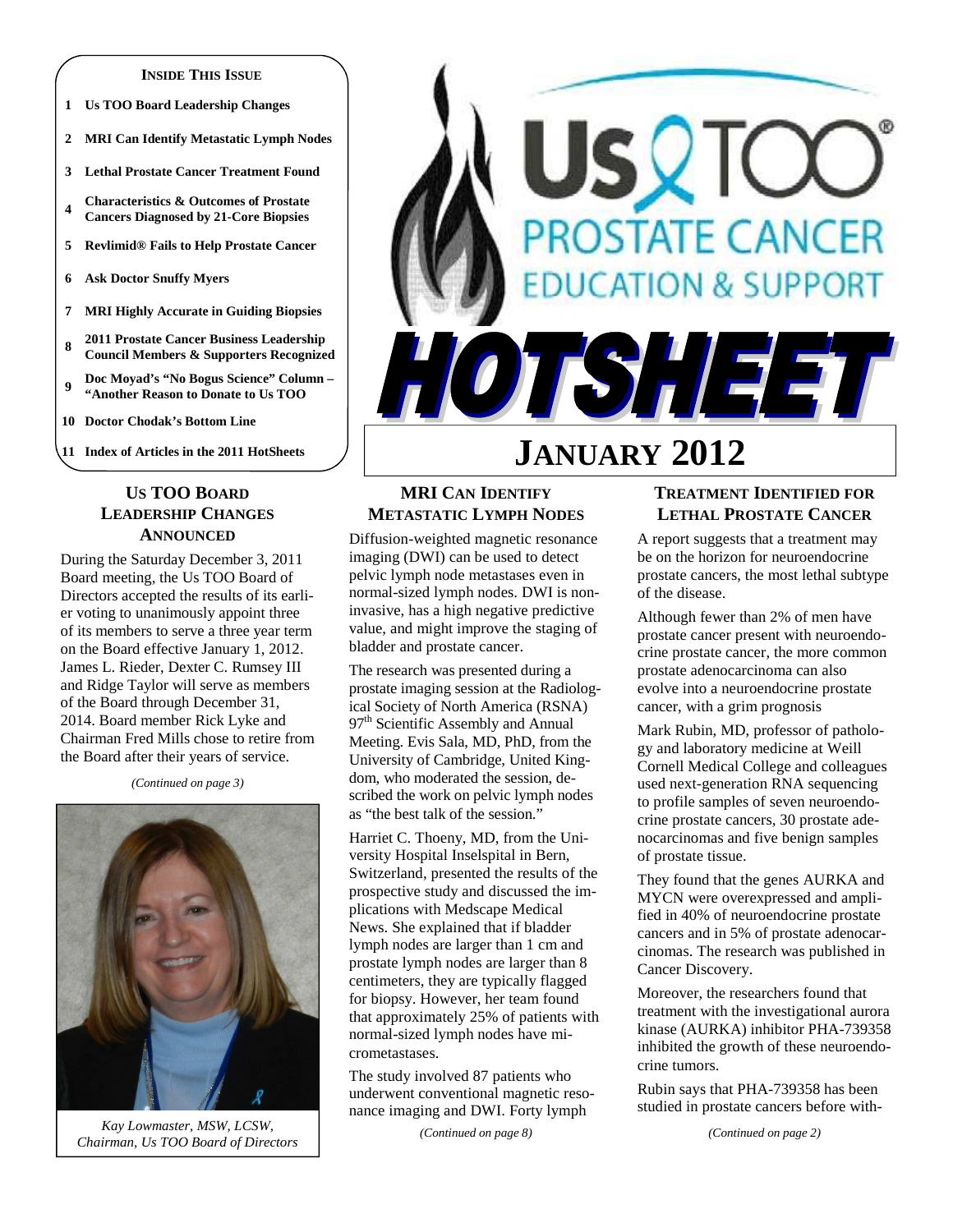THIS ISSUE OF THE US TOO PROSTATE CANCER HOTSHEET IS MADE POSSIBLE BY CHARITABLE CONTRIBUTIONS FROM

## Genentech IN RUSINESS FOR LIFE ACCURAY<sup>®</sup> **CyberKnife**

## **AND PEOPLE LIKE YOU!**

ITEMS CONTAINED IN US TOO PUBLICATIONS ARE OBTAINED FROM VARIOUS NEWS SOURCES AND EDITED FOR INCLUSION. WHERE AVAILABLE, A POINT-OF-CONTACT IS PROVIDED.

REFERENCES TO PERSONS, COMPANIES, PRODUCTS OR SERVICES ARE PROVIDED FOR INFORMATION ONLY AND ARE NOT ENDORSEMENTS. READERS SHOULD CONDUCT THEIR OWN RESEARCH INTO ANY PERSON, COMPANY, PRODUCT OR SERVICE, AND CONSULT WITH THEIR LOVED ONES AND PERSONAL PHYSICIAN BEFORE DECIDING ON ANY COURSE OF ACTION.

THE INFORMATION AND OPINIONS EXPRESSED IN THIS PUBLICATION ARE NOT RECOMMENDATIONS FOR ANY MEDICAL TREATMENT, PRODUCT SER-VICE OR COURSE OF ACTION BY US TOO INTER-NATIONAL, INC., ITS OFFICERS AND DIRECTORS, OR THE EDITORS OF THIS PUBLICATION. FOR MEDI-CAL, LEGAL OR OTHER ADVICE, PLEASE CONSULT PROFESSIONAL(S) OF YOUR CHOICE.

*HOTSHEET* EDITORIAL TEAM: JONATHAN E. MCDERMED, PHARMD PAMELA BARRETT THOMAS N. KIRK

US TOO INTERNATIONAL STAFF:

THOMAS N. KIRK, PRESIDENT AND CEO PAMELA BARRETT, DEVELOPMENT DIRECTOR TERRI GIBBONS LIKOWSKI, CHAPTER SVCS PROG MGR, TOLL FREE PHONE #: 1-877-978-7866

JACQUELINE KONIECZKA, OFFICE MANAGER RYAN MAGUIRE, COMMUNICATIONS COORD.

US TOO BOARD OF DIRECTORS:

*EXECUTIVE COMMITTEE/OFFICERS* KAY LOWMASTER, MSW, LCSW, CHAIRMAN DAVID P. HOUCHENS, PHD, VICE-CHAIRMAN JACK D. SHAFF, JR., TREASURER RIDGE TAYLOR, SECRETARY

*DIRECTORS:*  JERRY HARDY JEAN JEFFRIES HOWARD KACZMAREK DAVID M. LUBAROFF, PHD JAMES L. RIEDER DEXTER C. RUMSEY III JAMES C. HAMMACK, DDS REV. HAROLD "HAL" TEUSCHER THOMAS N. KIRK, PRESIDENT AND CEO

US TOO INTERNATIONAL, INC. IS INCORPORATED IN THE STATE OF ILLINOIS AND RECOGNIZED AS A 501(C)(3) NOT-FOR-PROFIT CHARITABLE CORPORATION

#### **DONATIONS / GIFTS TO US TOO ARE TAX DEDUCTIBLE**

5003 FAIRVIEW AVE. DOWNER'S GROVE, IL 60515 PHONE: (630) 795-1002 / FAX: (630) 795-1602

**WEBSITE: WWW.USTOO.ORG** COPYRIGHT 2012, US TOO INTERNATIONAL, INC.

**CONTEMPORARY PATHOLOGIC CHARACTERISTICS AND ONCOLOGIC OUTCOMES OF PROSTATE CANCERS MISSED BY 6- AND 12-CORE BIOPSY AND DIAGNOSED WITH A 21-CORE BIOPSY PROTOCOL**

Ouzaid I, Xylinas E, Campeggi A, et al

### **World J Urol, Epub ahead of print**

**Purpose:** To assess the pathological and the oncologic outcomes of the prostate cancer (PCa) missed by 6- and 12-core biopsy protocols by using a reference 21 -core scheme.

**Materials and methods:** Between 2001 and 2009, all patients who had PCa detected in an initial 21-core TRUS biopsy scheme and were treated by a radical prostatectomy (RP) were included. Patients were sorted in 3 groups according to the diagnosis site: sextant (6 first cores; group 1), peripheral zone (12 first cores; group 2) or midline/transitional zone (after 21 cores; group 3). Demographics, pathological features in biopsy and RP specimens and follow-up after RP were analyzed. The 5-year progression-free survival (PFS) was studied in the 3 groups.

**Results:** During the study period, 443 patients were included. Among them, 67, 23.7 and 9.2% were, respectively, diagnosed in groups 1, 2 and 3. Among PCa diagnosed in midline/transition zone cores, 42% were intermediate or high risk. Unfavorable disease was more frequently reported in group 1 in terms of extraprostatic extension  $(P = 0.001)$ , high Gleason score  $(P = 0.001)$  and progression ( $P = 0.001$ ). No significant difference was observed between groups 2 and 3 in terms of pathological features in RP specimens and oncologic outcome. The 5-year PFS was 89.7% and not significantly different in patients diagnosed with a 12-core scheme compared to those diagnosed only with 21 core scheme ( $P = 0.332$ ).

**Conclusions:** Our findings emphasize that PCa diagnosed only in a 21-core protocol is at least as aggressive as PCa detected in a 12-core scheme. This study invalidates the widespread idea sustaining that cancers diagnosed by more than 12 biopsies are less aggressive.

## **CELGENE'S REVLIMID® FAILS TO HELP PROSTATE CANCER**

Celgene Corp it will stop a late-stage trial of Revlimid (lenalidomide) for prostate cancer after it was determined that it would not extend survival, eliminating a potential avenue of expanded use for its flagship drug.

The US biotech company said an independent monitoring committee recommended that the pivotal Phase III Mainsail trial be halted after it determined that adding Revlimid to standard treatments would not significantly increase overall survival of patients with castrate -resistant prostate cancer.

"We have accepted this recommendation of the (monitoring committee) and following formal notification and review of the analysis, physicians and patients, internationally, will be officially advised of this action," Celgene said in a statement. The study was testing Revlimid, combined with the chemotherapy drug docetaxel and the steroid prednisone against those two drugs alone.

Independent safety monitoring committees are used to oversee blinded clinical trials in which researchers and patients are unaware of who is receiving study drugs or placebos.

These committees can halt a trial if it determines that a drug is unsafe or not likely to work. It may also stop a trial if a drug is working so well that it would be unethical not to offer it to patients in the control group.

Revlimid is approved for the treatment of the blood cancer multiple myeloma and for anemia associated with myelodysplastic syndromes.

*Reuters, 22 November 2011* 

## **LETHAL PROSTATE CANCER**

*(Continued from page 1)* 

out success, but this may be due to the fact that previously studied prostate cancers were not neuroendocrine cancers.

"Prostate cancer is not a homogenous disease. We need to continue to sort out the aggressive disease from the indolent and treat accordingly," says Rubin.

*Drug Discovery & Development 1 November 2011*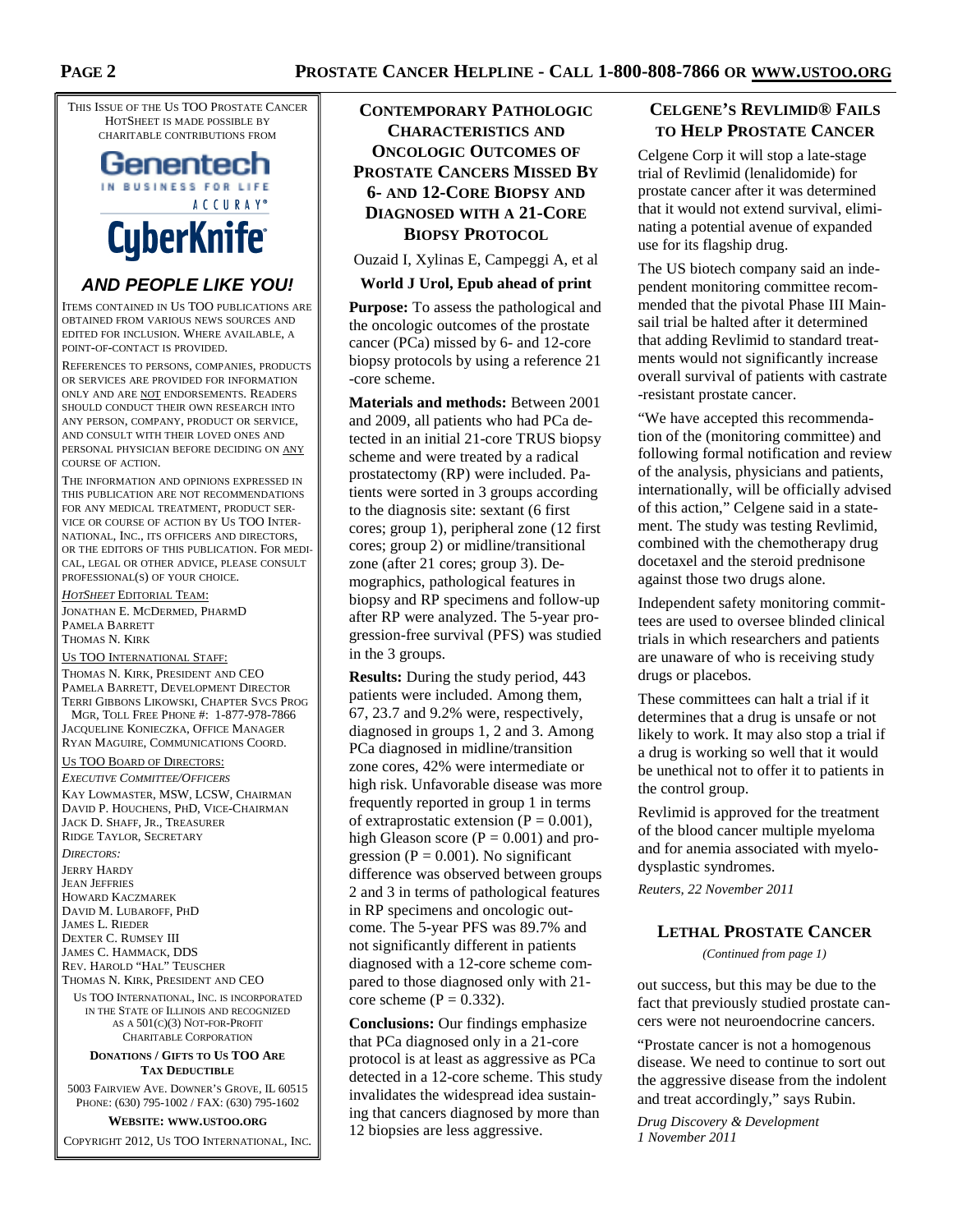#### **ASK DOCTOR SNUFFY MYERS**

*Editors' note: This column contains opinions and thoughts of its author and is not necessarily those of Us TOO International.* 

I was diagnosed 1-2 years ago and have been on active surveillance (AS) ever since. My last PSA was 3.73 ng/mL, which rose from 3.53 ng/mL, and my biopsy Gleason score was 6. Do you believe it is okay for me to continue AS?

Minor changes in the total PSA of this magnitude are not significant and have no bearing on the conduct of AS. In our patients, we do the total and %free PSA. We get concerned if there is a major drop in the %free PSA as this can indicate the development of more aggressive or more extensive cancer. I think it is also very important to note that AS should not depend just on PSA measurements. Most successful AS programs include transrectal ultrasound and biopsy on some schedule. Some investigators perform these as often as every 6 months and others as long as 18-24 months.

At our center, we work closely with Dr. Bahn, who is very skilled at color Doppler ultrasound. He will usually let the appearance on the color Doppler dictate the need for a repeat biopsy. We will routinely send patients back for an examination every 18-24 months. However, if the cancer is on the aggressive end for AS, we may ask them to get a color Doppler as often as every 6 months.

Much to our surprise, in some patients we have seen a steady increase in the % free PSA up to the normal range. This has been associated with gradual shrinkage and even disappearance of the cancer as measured by the color Doppler ultrasound. Re-biopsies of the involved area have even been negative.

## **US TOO WANTS TO ANSWER YOUR QUESTIONS!**

Dr. Myers would love to provide direct answers to questions posed by Us TOO members. Instead of printing questions answered in the *Prostate Forum*, we'd rather provide readers who subscribe to both publications with fresh content. Questions about imaging, active surveillance, and biochemical relapse would be particularly appreciated right now.

Send questions to <Jackie@ustoo.org> or call the Helpline at 800-808-7866.

## **BOARD MEMBER CHANGES**

*(Continued from page 1)* 

"I am proud to have been a part of the Us TOO Board for the past five years and the past three as chairman. During that time the Board has become more accountable for the work it does through the committee's it has developed. The Board has welcomed several new members during that time and I am confident the current Board members will continue to be an excellent source of strength for the organization," reported Fred Mills.

"We held our 20th anniversary in 2010 which was a major milestone for Us TOO. Several representatives from across the US and a few foreign countries gathered to help us acknowledge this event with a symposium and celebration in Chicago. Their attendance highlighted the fact that Us TOO is an organization of Support Groups with dedicated people who care about helping men and their families through the Prostate Cancer process.

Another retiring board member, Rick Lyke will be remembered for developing 'Pints for Prostates' which is an organization that educates men about Prostate Cancer through the universal language of beer and supports Us TOO with donations from its activities," Fred added.

Ridge Taylor, chairman of the Us TOO Board Membership committee also recommended to the Board the slate of Officers for 2012 which included Kay Lowmaster Board Chairman, David Houchens, Vice-Chairman, Jack Shaff, Treasurer and Ridge Taylor, Secretary. The Board unanimously accepted the appointments which will become effective January 1, 2012.

Kay Lowmaster stated "I have mixed emotions as I anticipate serving as Us TOO Chairman in 2012. I am really excited to have an opportunity to have a continuing voice in the future of the organization. However, my becoming Chairman means saying goodbye to Fred, and I will miss him. I expected him to be a great mentor to me as Vicechairman, but what I didn't expect was for him to become a great friend as well.

I'm really pleased that he has agreed to remain available to us as Immediate Past

*(Continued on page 8)* 

## **MRI HIGHLY ACCURATE IN GUIDING PROSTATE BIOPSY Medscape Radiology Viewpoints**

## **5 December 2011**

#### Study Summary

The goal of this study from Germany was to prospectively compare multiparametric MRI (1H-MR spectroscopy (MRS), diffusion-weighted imaging (DWI), contrast-enhanced) and standard T2W MRI at 1.5 T for prostate biopsy planning in 54 men with at least 1 negative conventional US-guided biopsy.<sup>1</sup> MR-guided biopsy was performed for suspicious lesions based on a localization strategy that divided the prostate into 20 standardized areas. Prostate cancer was demonstrated in 21 of 54 men.

Detection rates were 70% for T2W imaging; 81% for combined T2W imaging and 1H-MRS; 83% for combined T2W imaging and contrast-enhanced MRI; 85% for combined T2W imaging and DWI; 91% for combined T2W imaging, 1H-MRS, and contrast-enhanced MRI; 94% for combined T2W imaging, contrastenhanced MRI, and DWI; and 100% when all MR techniques were combined.

#### **Viewpoint**

In the post-prostate-specific antigen era, the diagnosis of prostate cancer is made using the 10-12 core transrectal USguided biopsy procedure. However, this initial biopsy procedure can have a miss rate of 71%. In patients with initially negative biopsy results, repeat transrectal US-guided biopsy may be performed but this procedure has even higher negative rates for cancer detection at about 81%. Saturation biopsy (> 20 cores) may also be negative and is associated with increased morbidity.

This study evaluated whether multiparametric MRI provides a diagnostic ad-

*(Continued on page 5)* 

**Want to learn more about local prostate cancer support group activities? Read the**

CHAPTER NEWS!

**at www.ustoo.org!**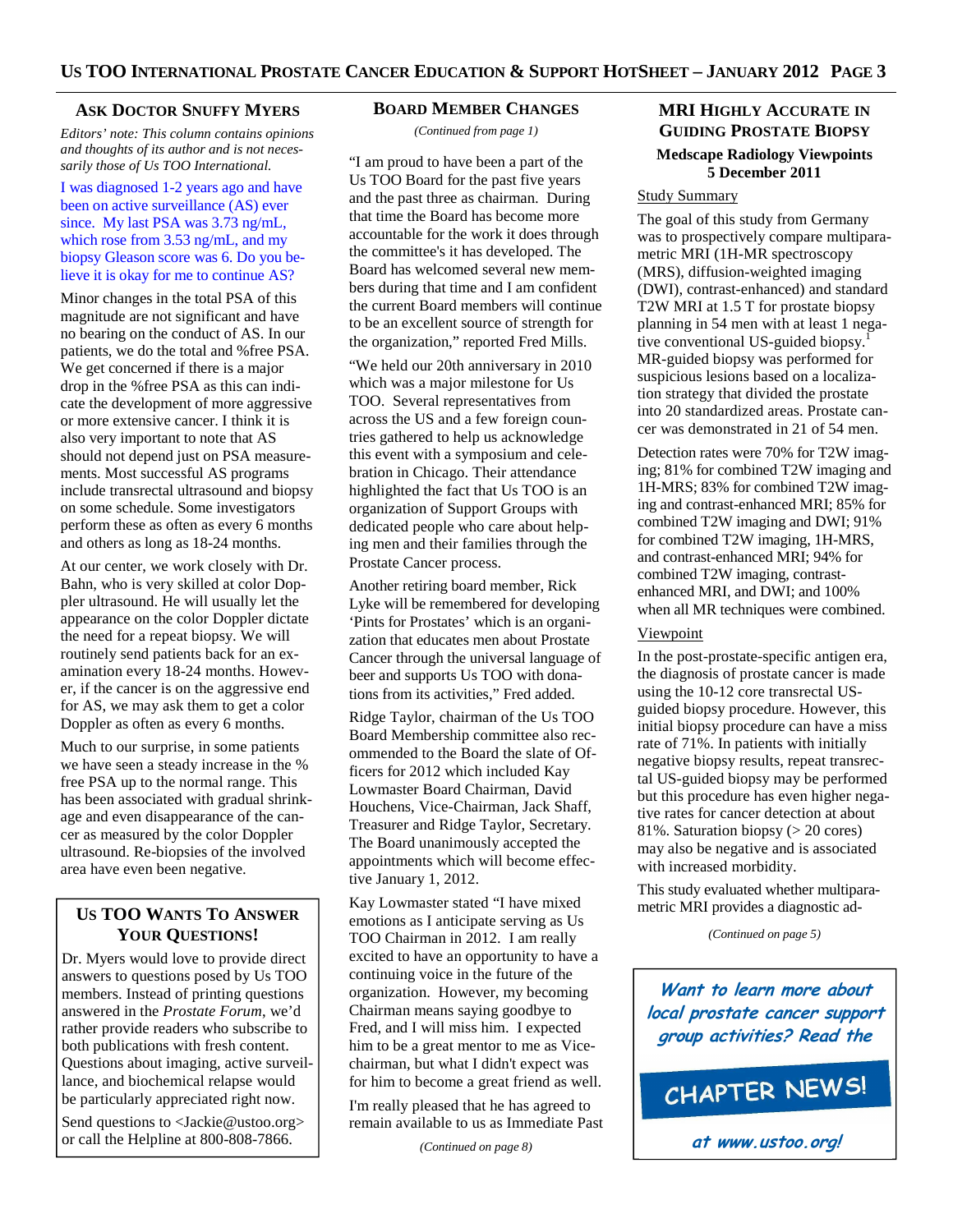### **US TOO RECOGNIZES 2011 PROSTATE CANCER BUSINESS LEADERSHIP COUNCIL MEMBERS AND SUPPORTERS**

In conjunction with the 2011 Us TOO International Board of Directors Annual Meeting, Us TOO held the annual meeting of the Us TOO Prostate Cancer Business Leadership Council (PCBLC) on Friday, December 2, 2011 in Chicago. The PCBLC fosters regular communication between the Us TOO Board of Directors and invited biotechnology, device and pharmaceutical companies working in the Prostate cancer arena to create an easier and more consistent way of sharing goals, perspectives and resources. The group discusses issues, ideas and/or concerns especially those related to patient needs and advocacy.

Special thanks go out to all the corporations who participate on the council, and those who have supported Us TOO and our patient education and support programming over this last year. We wouldn't be able to help as many men and their families as we do without them!

Corporate supporters for 2011 include:

**Diamond level** – Sanofi Oncology; **Platinum** – Dendreon Corporation, Novartis Oncology; **Emerald** – Millennium Pharmaceuticals, Janssen Biotech, Medivation, Astellas Pharma US, Abbott Oncology; **Sapphire** – Accuray, Genentech; **Gold** – Amgen Oncology, Veridex;

**Bronze** – UroPartners Prostate Center at the Glen, American Medical Systems; **Friend** – Mediaplanet, Endocare, Mitomics, BlueCross BlueShield Association, Varian Medical Systems, GTx, Medrad Radiology, ProCure Proton Therapy Center, Sport Clips, Watson Pharmaceuticals.

Prior to the 2011 Edward C. Kaps Hope Awards presentation and dinner, Sara Campbell, RN, BSN, OCN, Oncology Community Science Liaison, US Medical Affairs with Sanofi Oncology presented the Bill Blair Memorial Lecture, "Current and Future Directions in Prostate Cancer." Thanks to Sara, and all those who were able to join us!



*Standing L to R: David Lubaroff/Us TOO BOD, David Houchens/Us TOO BOD Treasurer, Sara Campbell/Sanofi Oncology, Rick Tazioli/Sanofi Oncology, Lindsay Bohlander/Sanofi Oncology, Joel Beetsch/Sanofi Oncology, Jean Jefferies/Us TOO BOD, Kip Cross/Millennium Pharmaceuticals, Howard Kaczmarek/Us TOO BOD, Jim Rieder/Us TOO BOD, Hal Teuscher/Us TOO BOD, Scott Riccio/Dendreon Corporation, Rick Lyke/Us TOO BOD, Ellen Ivey/Janssen Biotech, Kay Lowmaster/Us TOO BOD Vice-Chair, Jack Shaff/Us TOO BOD, Melanie Jaeger/Varian Medical Systems, Jerry Hardy/Us TOO BOD, Barbara Attridge/American Medical Systems, Ridge Taylor/Us TOO BOD Secretary* 

*Sitting L to R: Catherine Bonetti/Accuray, Gloria Dillard/Abbott Oncology, Tom Kirk/Us TOO President & CEO, Fred Mills/Us TOO BOD Chairman* 

## DOC MOYAD'S WHAT WORKS & WHAT IS WORTHLESS COLUMN - AKA "NO BOGUS SCIENCE" COLUMN **"It is 2012 Folks – Another Reason to Donate to US TOO!"**

Mark A. Moyad, MD, MPH, University of Michigan Medical Center, Dept. of Urology

**Bottom Line:** It is easy to take things for granted including that Us TOO constantly produces free health care information and non-stop advocacy that changed so many lives again this year. I sent my annual check…what about you?

I cannot believe we beat Ohio State this year! I cried and acted like a spoiled baby when we won (just being honest)! And, I cannot believe another year has passed in my life!

Us TOO accomplished so much this year and not just in terms of education, but also in helping with our Early Access Program for Patients, which has and continues to allow life saving medications reach the public for very little cost. We helped desperate men and their

families get Zytiga before it was officially FDA approved through their early access program, and in 2012 we plan to help many men get MDV3100.

In fact, all advocacy groups are coming together in an unprecedented way! And, all of the advocacy groups need funding like never before because the economy this year has been so \_\_\_\_\_\_! (fill in the blank with your favorite 4-7 letter word).

Here is the real bottom line…I get out my computer 12 times a year to write for this newsletter and so many wonderful readers write back and tell me they love this column (the ones that tell me they hate it I use as toilet paper…just kidding…my new puppy actually uses it for toilet paper), and it really is an incredible honor to be able to volunteer for Us TOO at least 12 times a year.

Tom Kirk (the fearless leader unless his football team is playing Michigan), and Pam and Jonathan and all the others that make up Us TOO (so many fabulous folks) are really a beautiful team. I think that anyone (yes, that also includes the health care professionals) reading my column this month should write a check or just send Us TOO some kind of donation.

This is all I wanted to say this month! Next month we will talk about the latest research that proves when you donate it actually improves your physical and mental health (why do you think I donate? Just kidding…I think..).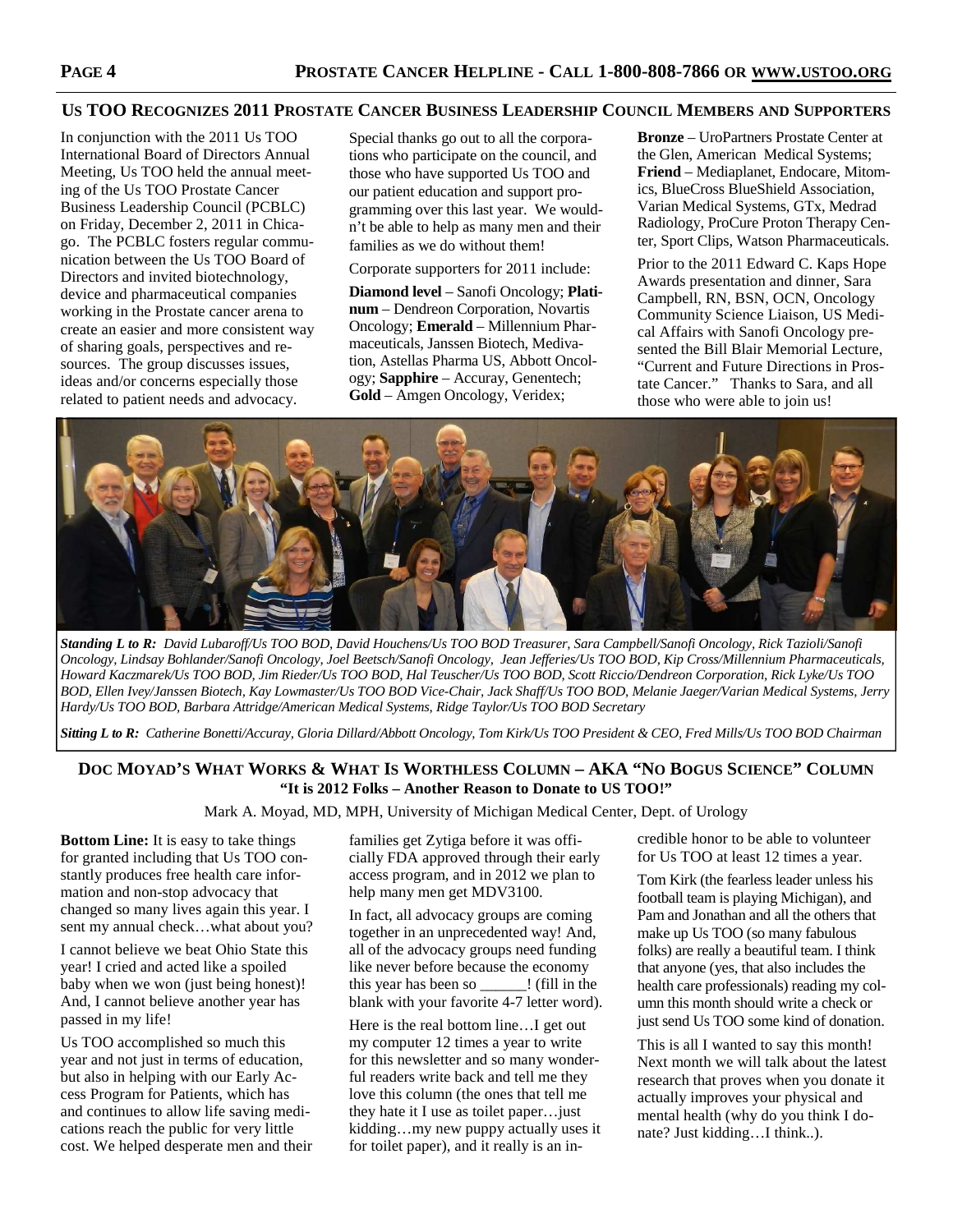#### **DOCTOR CHODAK'S BOTTOM LINE** *(Ref Key: article #, page #, column #)*

**Author:** *Winning The Battle Against Prostate Cancer, 2011*

**a2p1c2** One of the ongoing debates for newly diagnosed men is whether cancer has spread to the lymph nodes. No reliable test has been available thus far but the article about Diffusion Weighted MRI suggests that it might be helpful. Assessing this article is difficult since it was only presented at a scientific meeting and it has not been published yet. Although the results seem encouraging, some key information is missing. First, we do not know the clinical information associated with the men who had positive scans such as their PSA, Gleason score and T stage? Did they all have their prostate gland removed or was the lymph node removal done anyway? The accuracy of this method in the best case was 89%, which appears pretty good. But, with a positive predictive value of 80%, it means that 20% of men would be told they have cancer in the lymph nodes when they do not. This would mean that surgery might not be recommended when it could have been the best approach. Also, it remains unclear whether men still benefit from prostate removal if a small lymph node is involved with cancer. We also do not know how the results with MRI compare with predictive models that use PSA, Gleason score and biopsy results to tell men the odds they have cancer in the lymph nodes. For now, more information is needed, but ultimately the following dilemma is likely to remain. Some men with cancer in the lymph nodes will be missed and others without metastases will be told their cancer has spread. Perhaps these results will improve over time.

**THE BOTTOM LINE:** DW MRI is not yet ready for routine use.

**a7p3c3** A second study using MRI for prostate biopsy evaluated 4 techniques and found that combining at least 3 of them yielded a high chance of finding cancer in men whose initial biopsy was negative. Unfortunately, this study did not do a comparison against conventional ultrasound guided biopsy and without it one cannot justify the added expense of putting men through the MRI. Another problem is learning about the characteristics of the tumors discovered. We continue to be faced with the challenge of deciding how accurate our biopsies should be. Many doctors agree that we do not want to find

every last patient who harbors some cancer cells as that will only increase the number of men who end up with treatment for a non-life threatening tumor. At the same time we want to avoid missing those cancers that are truly dangerous.

**THE BOTTOM LINE:** More information is needed to know whether MRI should play a role in follow-up biopsies of men with a previously negative biopsy and whether it offers significant advantages over ultrasound guided biopsy.

**a5p2c3** A commercially available drug, Revlimid, failed to improve survival for men receiving docetaxel therapy. As a result, the study was halted. This demonstrates the real difficulty in treating cancer. A drug that may be useful for some tumors may not be able to help in other cancers. Differences between cancers may be very subtle and only by gaining new understanding of what makes tumors grow and function will it be possible to identify effective treatments.

**THE BOTTOM LINE:** Revlimid does not appear to offer any benefit for men with metastatic prostate cancer.

### **NIH ACTIVE SURVEILLANCE SYMPOSIUM**

Many Us TOO members may have seen some information and publicity about the recent NIH conference on active surveillance (AS) held Dec 5-7. A link to the complete report can be seen at http://consensus.nih.gov/2011/docs/ prostate/Prostate%20Cancer%20Draft% 20Statement%2012.07.11.am.pdf. The goal was to define the current status of this approach given that so many men are undergoing treatment for a non-life threatening tumor. This was an important first step in the process of helping improve our understanding of this approach. Sadly, much more information is needed to tell men what to expect. Long-term results are limited to at most a few thousand patients followed in most cases for less than ten years. Doctors still have not identified the best way to monitor men, decide who needs treatment or when, and what happens to those who end up delaying therapy. An equally important problem is to find out how to help men remain on this approach when fear is the only reason that they choose

to have definitive treatment. Another problem is the small number of eligible men who take this approach. The panel observed that only 10% of men who are appropriate candidates for AS are choosing it, in part because of physician bias against it. The panel recommends improving education for doctors so they can present a balanced approach about this option. Additional research is clearly needed to compare the quality of life impact of AS to other treatment options. Randomized studies for selected groups of patients also will be needed to obtain some of the missing information, but one may question whether such a study will be successful in recruiting patients without having many of them abandon their assigned treatment.

**THE BOTTOM LINE:** AS for low risk disease is becoming increasingly recognized as a reasonable alternative to immediate therapy. Hopefully, more research will be forthcoming to help men understand the long-term results and how they compare to other forms of therapy.

#### **MRI-GUIDED BIOPSIES**

*(Continued from page 3)* 

vantage over the standard T2W MRI in this challenging clinical situation. Although all 4 MRI techniques combined provided a perfect detection rate in this group of patients, excluding 1H-MRS from the combination was associated with a miss rate of only 6%. Interestingly, 47% of prostate cancer areas were in the central zone, an area that typically harbors 32% of all prostate cancers. The authors concluded targeted MRI-guided biopsy is a valid alternative to repeat transrectal US -guided biopsy and saturation biopsy in men with initially negative biopsy results.

#### **Reference**

1. Franiel T, Stephan C, Erbersdobler A, et al. Radiology 2011; 259: 162-72.

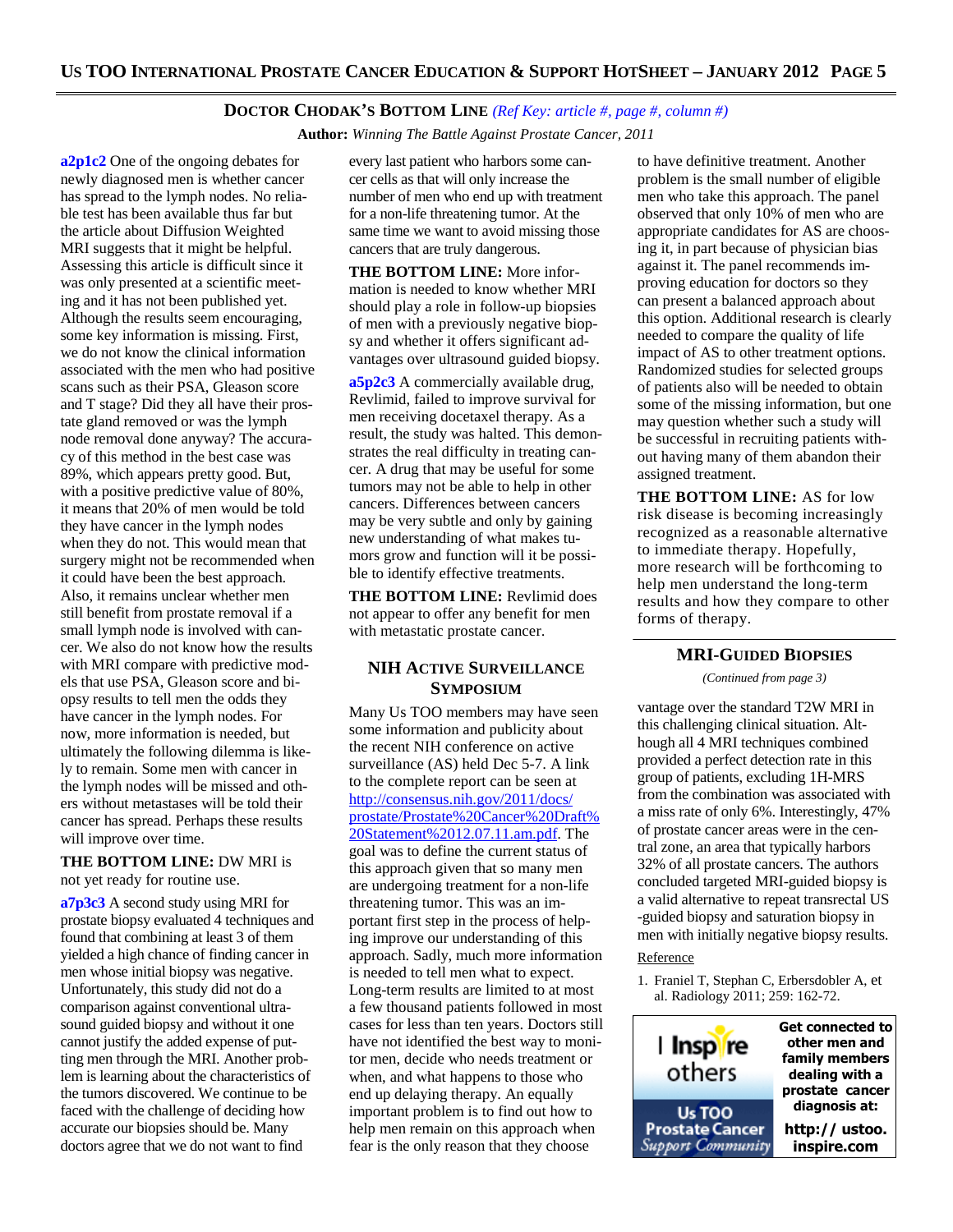## **INDEX OF MEDICAL ARTICLES PUBLISHED IN US TOO'S** *HOTSHEET* **DURING 2011**

| <b>Name of Article</b>                                     | <b>Month</b> |
|------------------------------------------------------------|--------------|
| <sup>11</sup> C-choline PET-CT for Detecting Pelvic Nodes  | December     |
| 20% Rise in Number of Cancer Survivors                     | May          |
| 2011 Us TOO University                                     | November     |
| Abiraterone Works in Most Prostate Cancer Subgroups        | April        |
| ADT & <sup>11</sup> C-Choline Uptake in PET/CT Scans       | September    |
| <b>ADT Does Not Increase Cardiovascular Risk</b>           | October      |
| ADT Duration & Risk of Prostate Cancer Death               | December     |
| ADT May Be Tied to Cataracts                               | February     |
| Age Adjustment in Active Surveillance                      | September    |
| Aggressive Therapy Not Needed for Familial Prostate Cancer | December     |
| Alpharadin Improves Overall Survival in CRPC               | July         |
| <b>Another Endothelin Blocker Fails</b>                    | June         |
| Antibiotic Change before Prostate Biopsy                   | December     |
| AS Update from the John Hopkins Experience                 | July         |
| Ask Doctor Myers - AdVance Male Sling for Incontinence     | July         |
| Ask Doctor Myers - Best 1st Line Treatment of CRPC?        | September    |
| Ask Doctor Myers - Is Prostate Cancer Curable?             | November     |
| Ask Doctor Myers - Low Dose Estrogen for Bone Loss         | August       |
| Ask Doctor Myers - Prostate Biopsy & Circulating PC Cells  | December     |
| Ask Doctor Myers - Time Course of ADT Side Effects         | April        |
| Ask Doctor Myers - Value of DRE Following Prostatectomy    | February     |
| Ask Doctor Myers - Vegetable Oils for Slowing PSA Rise     | May          |
| Ask Doctor Myers - Vision problems with ED medications     | June         |
| Ask Doctor Myers - Vitamin B-12 & Prostate Cancer Risk     | March        |
| Ask Doctor Snuffy Myers - Diet, Supplements & Ayurvedic    | October      |
| Ask Dr. Myers - Impotence after RT and ADT for 2 years     | January      |
| Avodart & Proscar Rejected for Prostate Cancer Prevention  | January      |
| Avodart Enhances Predictive Utility of PSA Screening Test  | February     |
| Balloon Kyphoplasty for Spinal Fractures                   | August       |
| Better AS Outcome with Strict Eligibility Criteria         | March        |
| Biopsies Not Associated with Increased Mortality           | January      |
| Biopsy May Progress without PSA Changes                    | June         |
| Bone Flare with Abiraterone Treatment                      | September    |
| Brachytherapy & Risk of a Second Cancer                    | December     |
| Call to Action - USPSTF Draft Recommendation Statement     | November     |

| <b>Name of Article</b>                                      | <b>Month</b> |
|-------------------------------------------------------------|--------------|
| Can a Prostate Cancer Treatment Raise Colon Cancer Risk?    | January      |
| Cancer Blood Test Closer to Market                          | February     |
| Cancer Death Rates in African Americans Still High          | March        |
| Circulating Tumor Cells Predict Drug Response               | July         |
| Combo Treatment Can Improve Survival for Some Patients      | September    |
| Cryotherapy for Biopsy-Proven RT-Recurrence                 | April        |
| Custirsen plus MDV3100 & Hsp90 Inhibitors                   | August       |
| Denosumab Approved to Prevent Cancer-Related Bone Injury    | January      |
| DHT Effects on Prostate Size & Bone Mineral Density         | January      |
| Digoxin May Be a Possible Treatment for Prostate Cancer     | May          |
| Disease-Free Survival Following Salvage                     | April        |
| Doc Moyad - Is Omega-3 in fish oil really bad for you?      | June         |
| Doc Moyad - You want another reason to lose weight?         | August       |
| Doc Moyad - Aspirin May Reduce the Risk of Cancer           | May          |
| Doc Moyad - Can dogs really smell prostate cancer in urine? | January      |
| Doc Moyad - Creatine Supplements & Lipid-Lowering Drugs     | February     |
| Doc Moyad - Dietary Supplements & Prostate Cancer           | July         |
| Doc Moyad - IOM Changes Vitamin D Recommendations           | March        |
| Doc Moyad - Metformin and Lifestyle Changes                 | December     |
| Doc Moyad - Resistance Exercises vs. Calcium + Vitamin D    | April        |
| Doc Moyad - Sage supplement to Reduce Hot Flashes           | October      |
| Doc Moyad - Vegetables & Prostate Cancer Recurrence         | September    |
| Doc Moyad - Vitamin E & Prostate Cancer Death; USPSTF       | November     |
| Early Post-RP Pelvic Floor Biofeedback & Continence         | January      |
| Early PSA Testing & Risk of Long-Term Death                 | July         |
| Early Surgery or Watchful Waiting?                          | June         |
| Effect of Surgery Delay in Men Undergoing AS                | July         |
| Elastography Beats Ultrasound for Detection                 | October      |
| Erections after Prostate Treatment Predicted by Models      | November     |
| ERG Unrelated to PSA Recurrence w/o ADT                     | October      |
| Exelixis Drug Shown to Control Solid Tumors                 | July         |
| FDA Approves Prolia® for Bone Loss in Men and Women         | November     |
| First Five-Year Outcomes Published on CyberKnife            | March        |
| Five Genes Liked to Aggressive Prostate Cancer              | October      |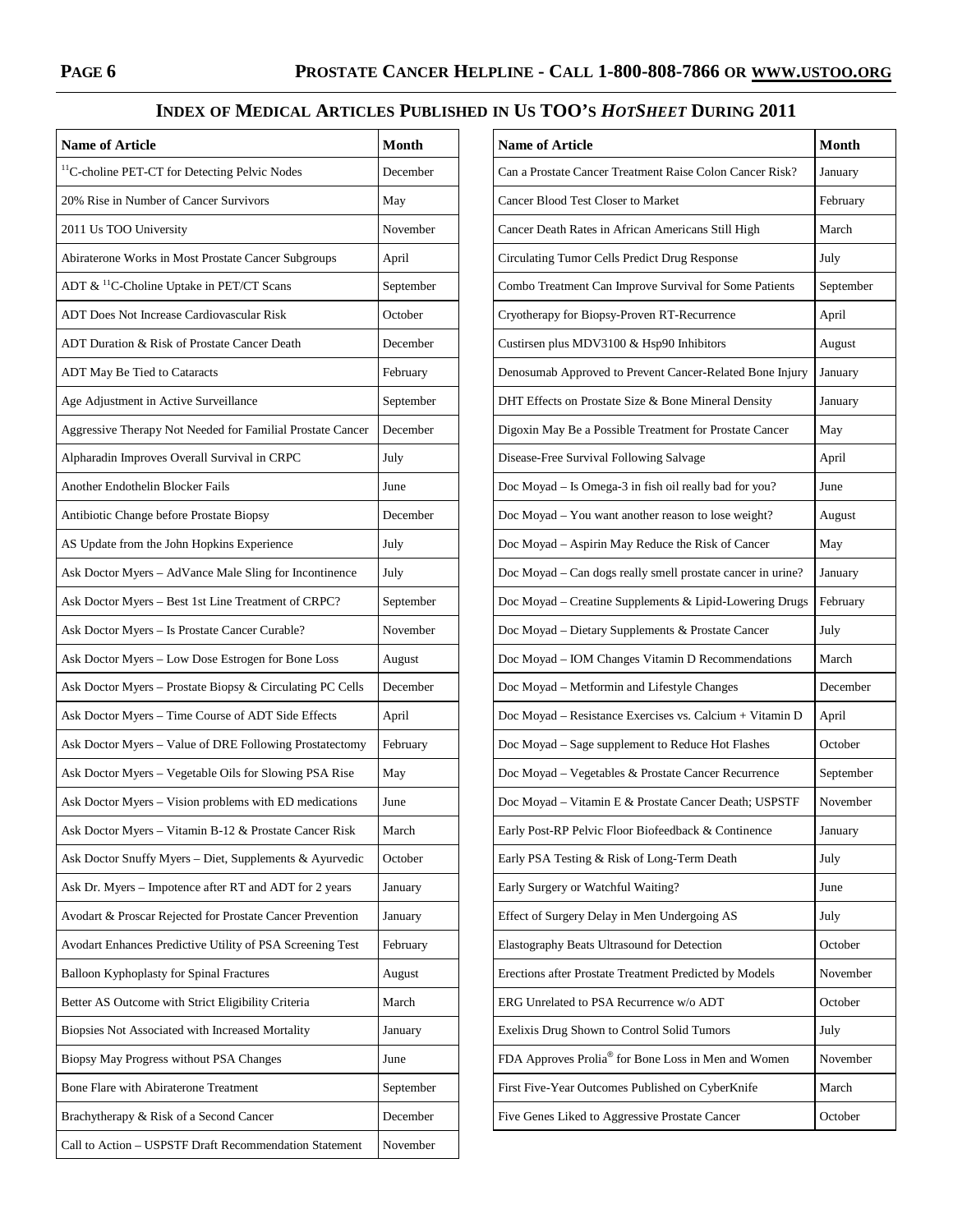## **INDEX OF MEDICAL ARTICLES PUBLISHED IN US TOO'S** *HOTSHEET* **DURING 2011**

| <b>Name of Article</b>                                    | <b>Month</b> |
|-----------------------------------------------------------|--------------|
| Focusing on the Stress of Prostate Cancer                 | March        |
| Fusion of MRI and Prostate Ultrasound                     | July         |
| Gene Test May Spot Lethal Prostate Tumors                 | March        |
| Genetic Map of Prostate Cancer Cracked                    | April        |
| Gleason Scores in Biopsies & Post-Surgery Pathology       | June         |
| Good Long-Term QOL after Brachytherapy                    | October      |
| Health Literacy & Consumerism in Cancer Support Groups    | March        |
| How Prostate Cancer May Spread to Bone                    | May          |
| Hydrodissection in Nerve-Sparing Radical Prostatectomy    | August       |
| Imaging Misses Mark in Prostate Cancer                    | April        |
| Index of Medical Articles Printed in 2010 HotSheets       | January      |
| Intermittent vs. Continuous ADT                           | July         |
| Is Prostate Cancer in Older Men More Deadly?              | February     |
| Lessons Learned from an Online Support Group              | February     |
| Letter to the Editors - Should We Avoid Vitamin D Intake? | September    |
| Little Need for PSA Testing after 10 Years Post-RP        | April        |
| Long-Term Effect of MDV3100 in Advanced Prostate Cancer   | August       |
| MDV3100 Trial Stopped as Survival Improved                | December     |
| Medicare Will Pay for Prostate Cancer Drug                | August       |
| More Men in Their 70s Undergo PSA Screening               | May          |
| Multidisciplinary vs. 1-on-1 Medical Care                 | March        |
| NADiA ProsVue: New Prognostic Test for Post-RP Patients   | July         |
| <b>NCCN</b> Continues to Modify Guidelines                | May          |
| New Cancer Drug Heads to Clinical Trials                  | May          |
| New NCI Trial for Taxotere-Resistance Cancer              | December     |
| New Online Tool & Tips on Bone Health                     | October      |
| New Patient Information Guide for CyberKnife              | September    |
| New Provenge Plant Opens in California                    | October      |
| New Us TOO Board Officers & another Member for 2011       | February     |
| New Us TOO Resource Kit for Advanced Prostate Cancer      | August       |
| Number of Men Getting PSA Testing Declines a Bit          | <b>April</b> |
| Older Men Get Less Effective Cancer Care                  | February     |
| Overtreated Low-Risk Prostate Cancer & Comorbidity        | June         |
| Patients Before and after Docetaxel Therapy               | August       |

| <b>Name of Article</b>                                     | <b>Month</b> |
|------------------------------------------------------------|--------------|
| Phase I/II Study of TRC105 in Refractory CRPC              | May          |
| Phase III Trial of Ipilimumab (NCT01057810)                | June         |
| Popular Online Prostate Cancer Tool Questioned             | February     |
| Prostate Cancer Staging Can't Predict Chance of Recurrence | January      |
| PSA & Confirmatory Biopsy in Active Surveillance           | March        |
| Quanterix PSA Test to Predict PSA Recurrence               | December     |
| Race and Prostate Cancer in Men Less than 50 Years Old     | August       |
| Robot Technology May Drive Up Prostate Surgeries           | September    |
| RT + ADT Extends Life in Advanced Cancer                   | December     |
| SEA Blue Prostate Walk Shines Despite Rain                 | November     |
| Share Hope and Donate to Us TOO                            | December     |
| Short Course of ADT Works Well with RT                     | May          |
| Statins + RT More Effective in Prostate Cancer             | May          |
| Study Knocks Diagnostic Value of PSA Velocity              | April        |
| Study Suggests Lower PSA Cutoff for Biopsy                 | April        |
| Supplements Don't Prevent Prostate Cancer                  | June         |
| Surgery vs. Radiation for High-Risk Disease                | March        |
| Surgery Works in Locally-Advanced Disease                  | July         |
| Systems Pathology Approach in the Post-RP Patient          | February BIS |
| Targeted Therapy Shank Prostate Tumors                     | May          |
| Timely Intervention with Zoledronic Acid Beneficial        | March        |
| Top Doctors Support PSA Screening in Men                   | December     |
| Two Clusterin Studies Released                             | October      |
| Urine Test & Prostate Cancer Detection & Stratification    | September    |
| US Panel Backs Provenge® for Medicare                      | January      |
| Us TOO 2009 Annual Report Now Available                    | March        |
| Us TOO Board Welcomes New Member                           | January      |
| Us TOO Names New Board Members for 2011                    | September    |
| Us TOO Seeks Board Member Applications                     | November     |
| USPSTF Says PSA Test Does Not Save Lives                   | November     |
| VA Adds to List of Agent Orange-Exposed Ships              | October      |
| Valvoline Supports Prostate Cancer Awareness               | October      |
| Watchful Waiting for Low-Risk Prostate Cancer Supported    | June         |
| Will There Be a Companion Diagnostic for Provenge?         | October      |